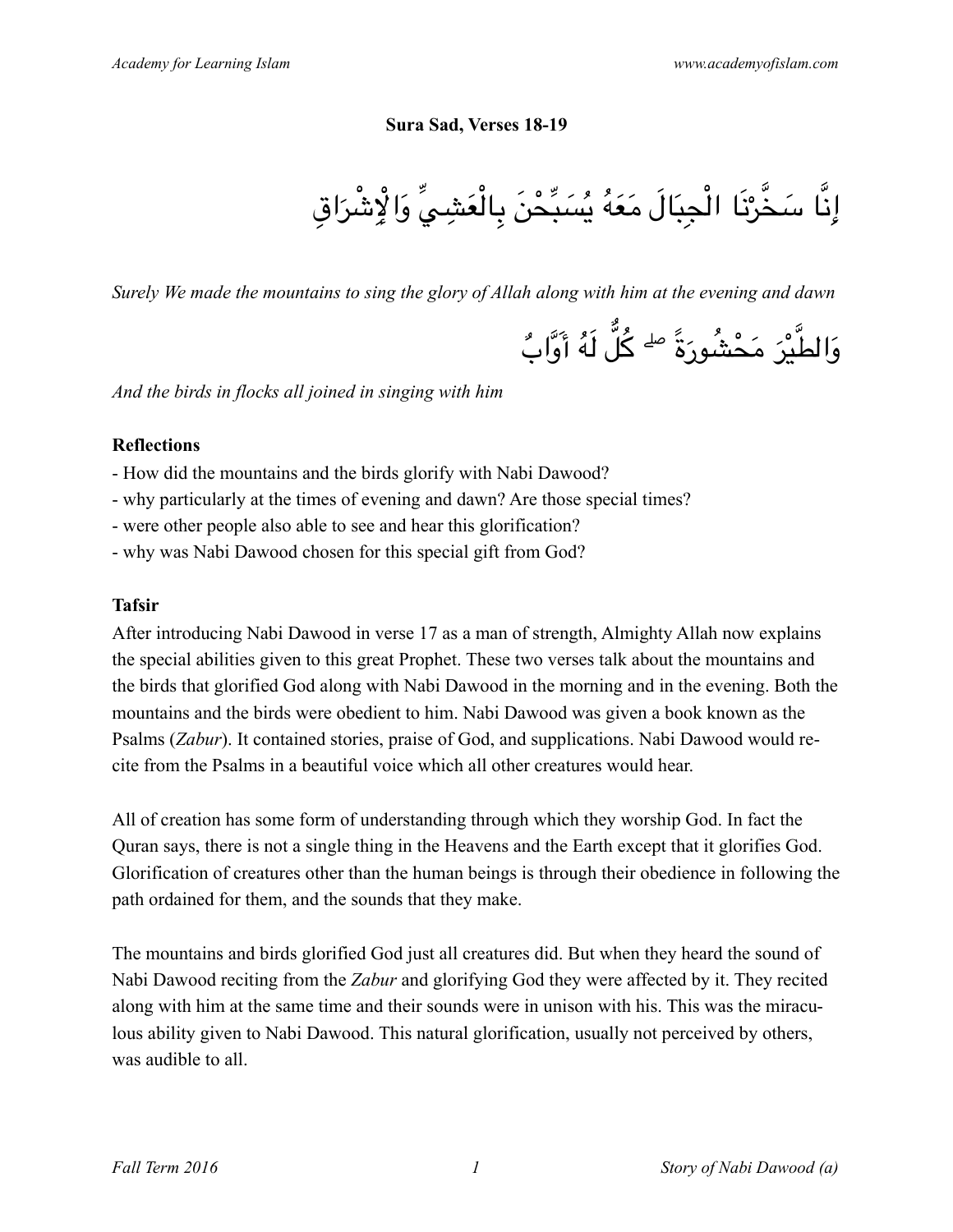Early morning and evening are the best times for the remembrance of Allah. These are the times when night turns into day and day turns into night. This constant alternation of the night and day is often mentioned in the Quran as signs of Allah. Believers are alert to this and intensify their remembrance and glorification of Allah at those times.

Nabi Dawood was given this special gift because of his sincere love for Allah and his constant remembrance of Him. Some believe his name comes from two words – dawa (داوى) and biwud- $\sin (\theta)$  (بود) meaning cure through love, as in he cured his wounds with the love of God.

#### **Relevant Verses**

It was from the Grace of God that the mountains and birds glorified with Nabi Dawood. Sura Saba, 34:10

## **Hadith**

He [Nabi Dawood] would go out to the deserts and recite from the Zabur. And when he would recite the Zabur there was no mountain, no stone, and no bird except that it would answer him. Source: Kamaluddin wa Tamamun Ne'mah, Shaykh Sadooq, Vol.2, pg 524

# **Important Lessons**

1) Glorification of God is the practice of all creation.

- 2) A strong connection to God increases awareness of the natural happenings of the universe.
- 3) Created beings follow the lead of the human beings in worship and glorification of God.

4) Mornings and evenings are special times for the remembrance of Allah.

# **Story**

Once when Nabi Dawood finished glorifying God, a small frog came to him. 'O Dawood' asked the frog 'are you pleased with your worship of God today.' Nabi Dawood said he was pleased. The frog then told him 'O Prophet of God, do not be too pleased with your glorification of God. Each night I and my kind glorify God a thousand times and each glorification is followed by three praises. We do this from our home in the water. After that when we hear the sound of a bird flying above the water and realize that it is hungry, we jump up and show ourselves so the bird may catch us and eat us.'